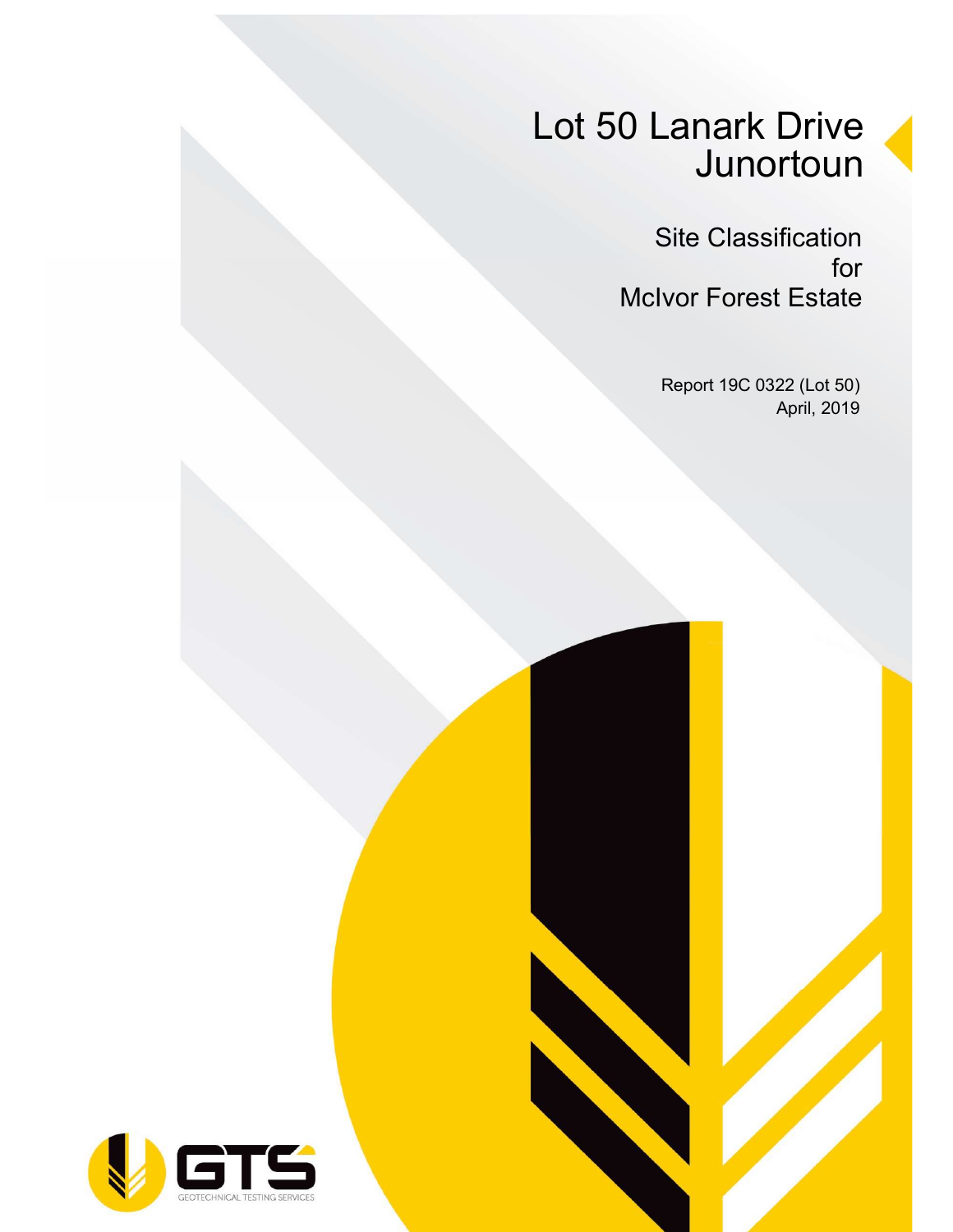

### Lot 50 Lanark Drive, Junortoun

### Site Classification for McIvor Forest Estate

Revision

| <b>Revision</b>   | <b>Date</b> | <b>Authorised</b> |  |
|-------------------|-------------|-------------------|--|
| 19C 0322 (Lot 50) | 3/05/2019   | BAB               |  |

#### Distribution (this revision only)

| <b>Recipient</b>            | Format           | <b>Date</b> |  |  |
|-----------------------------|------------------|-------------|--|--|
| <b>GTSS</b>                 | On file          | 26/04/19    |  |  |
| <b>McIvor Forest Estate</b> | <b>Email PDF</b> | 26/04/19    |  |  |

Sandhurst Geotech Pty Ltd, Trading as Geotechnical Testing Services - Southern. ABN: 18 169 924 109 ACN: 169 924 109

Email: *info@gts.com.au;* Ph: 03 5441 4881; Fax: 03 5441 5089; Mail Address: PO Box 13, STRATHDALE, Vic, 3550 Offices: . La Trobe University Applied Science 2 Building 7 Sharon Street, Flora Hill, VIC 3550; . Shed 3, 140 Ogilvie Avenue, Echuca, VIC 3654,

Geotechnical Investigations . Contract Drilling . Land Capability Assessments . Contamination Assessments . Compaction Control Testing . On-site Wastewater Management • Site Classifications • Residential and Industrial • Soil, Concrete and Aggregate Testing Laboratories • Site Laboratory • Construction Material Testing Services • www.geotestsouthern.com.au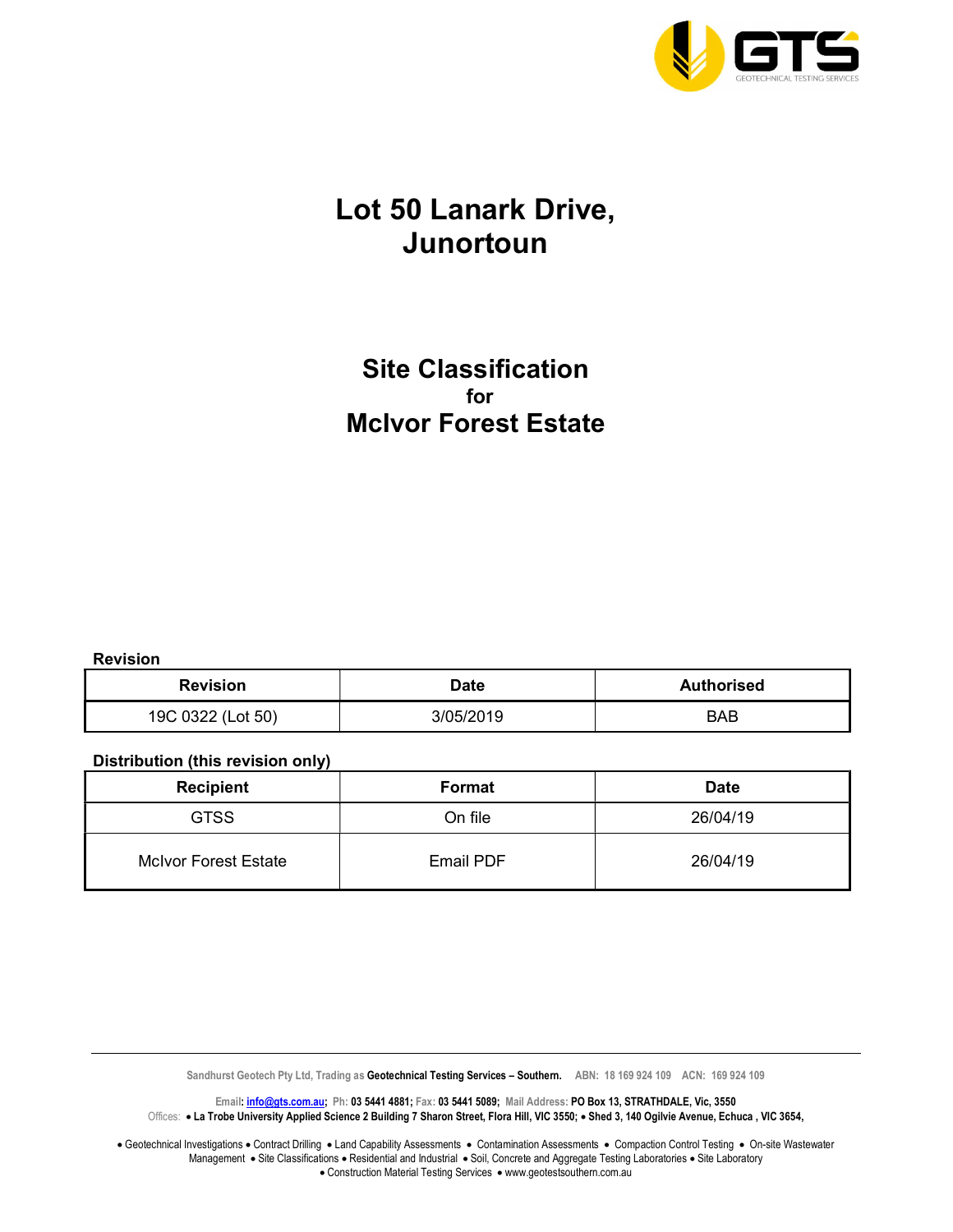#### 1 INTRODUCTION

McIvor Forest Estate commissioned Geotechnical Testing Services to conduct a geotechnical investigation for the proposed residential development located at Lot 50 Lanark Drive, Junortoun.

The investigation has been conducted for the purpose of assessing general subsurface conditions at the site and consequently assigning a Site Classification in accordance with AS2870 – 2011 "Residential Slabs and Footings".

#### 2 INVESTIGATION

The investigation was conducted by a technician on the  $24<sup>th</sup>$  of April 2019 using a trailer vehicle mounted drill-rig and drilling 2 boreholes to depths of 1.5 to 3.0 metres within the designated area. The subsequent soil profiles are presented in page 6 and the location of the boreholes are presented on page 7.

At the time of this investigation, the type of development proposed is a residential dwelling.

#### 3 SITE CONDITIONS

The site has been filled (supervised and tested by GTS) to form the slight fall from the front to the back and is currently vacant. At the time of the investigation the surface of the site was dry with no grass cover. There are no trees present in the immediate vicinity. There was no visual evidence of surface cracking or surface rock. No groundwater seepage was encountered over the investigated depths.

Full details of soil conditions are presented in the borehole logs.

#### 4 SITE CLASSIFICATION

After allowing due consideration to the site geology, soil conditions, the controlled fill (GTS Report 17C 0301 and 19C 0285), drainage and known details of the proposed structure, the site has been classified as Class M-D (AS2870 – 2011).

Foundations designed in accordance with this classification are to be subject to the overriding conditions of Section 5 below.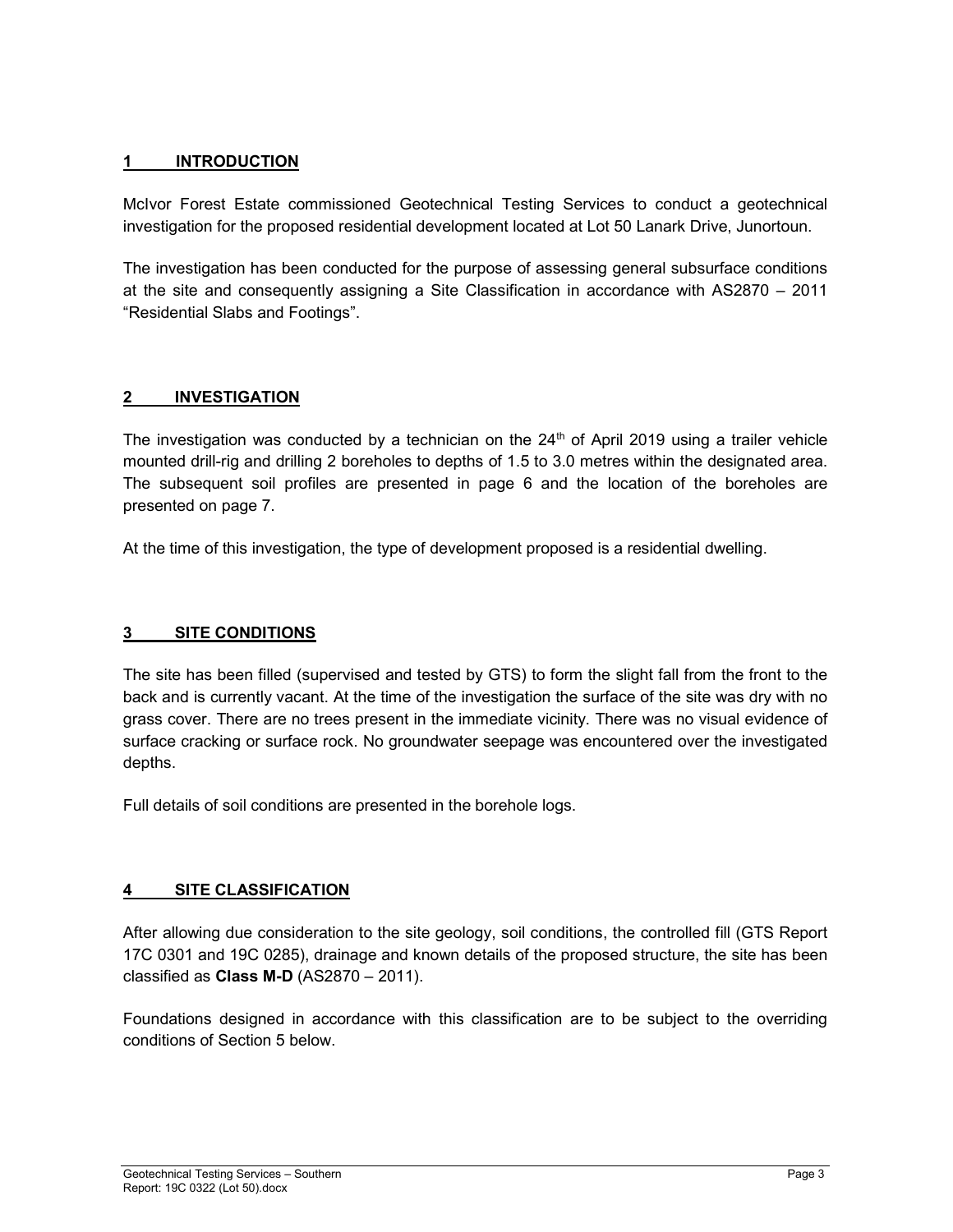#### 5 DISCUSSION

Particular attention should be paid to the design of footings as required by AS2870 – 2011.

In addition to the normal founding requirements arising from the above classification, particular conditions at the site dictate that the founding medium and minimum depth below existing surface levels for all footings should be as follows:

> Controlled FILL: Gravelly Silty CLAY, low plasticity, pale brown, brown, very stiff At depth below 0.0 metres

An allowable bearing pressure of 100kPa is available for edge beams, strips and stump footings founded as above. All foundations should extend a minimum of 100mm into the above founding material.

The proposed dwelling should be located a minimum distance of 1 x the mature height of all trees. This distance can be increased by 50 % for groups or lines of trees. If this distance is impeded then the size and distance from the dwelling of the tree(s) needs to be taken into account when designing the foundation.

#### 6 IMPORTANT NOTES ABOUT THIS REPORT

 The site classification presented in Section 4 assumes that the current natural drainage and infiltration conditions at the site will not be markedly affected by the proposed site development work. Care should therefore be taken to ensure that surface water is not permitted to collect adjacent to the structure and that significant changes to seasonal soil moisture equilibria do not develop as a result of service trench construction or tree root action.

 Attention is drawn to Appendix B of AS 2870 and CSIRO document, BTF 18 – "Foundation Maintenance and Footing Performance: A Homeowner's Guide" as a guide to maintenance requirement for the proposed structure.

• This is not a comprehensive investigation nor is it economic or practical to determine every subsurface feature on the site. Although this investigation indicates that soil conditions are relatively uniform across the site, it is recommended that the base of all footing excavations be inspected to ensure that the founding medium meets that requirements referenced herein with respect to type and strength of founding materials. If further variations in descriptions in soil types, colour or depths are discovered during construction, this office should be notified immediately so that potential influence on the footings may be assessed.

 The soil colours provided in the borehole logs attached may vary with soil moisture content and individual interpretation, therefore colour alone should not be used to identify these soils.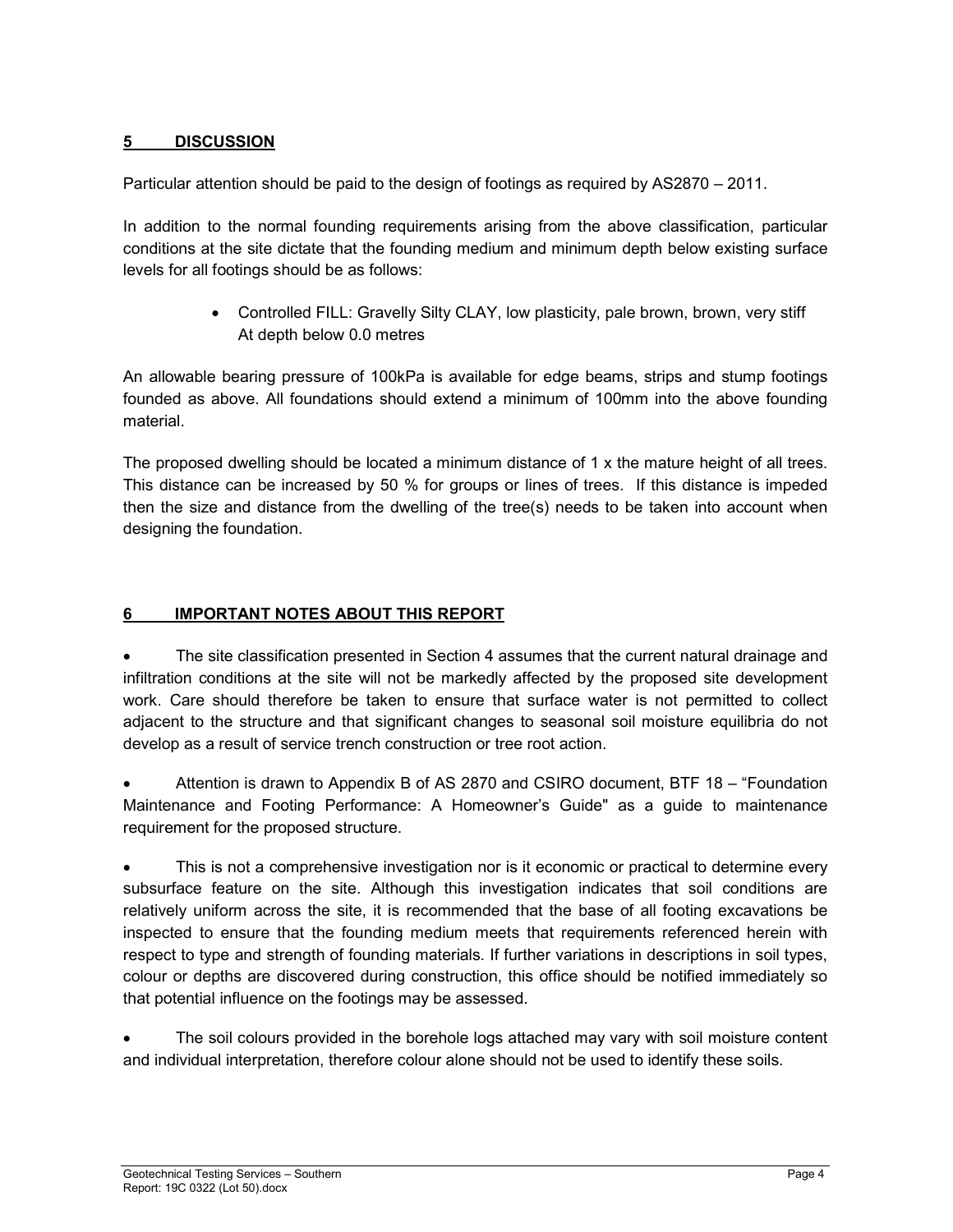Strength characteristics of soils often exhibit a large variation between wet and dry conditions. Soil characteristics of a soil profile are given on the soil conditions at the time of the investigation.

 In the event of significant earthworks being undertaken on the site after this investigation, this report may require an amendment if appropriate.

Should you have any further queries concerning these results, please do not hesitate to contact GTS on 03 5441 4881.

Benj Beatty (BA/BSc(Hons), MPA) Geotechnical Engineer – Ballarat District Manager

**Enclosed** Borehole Logs (Page 6) Site Map (Page 7)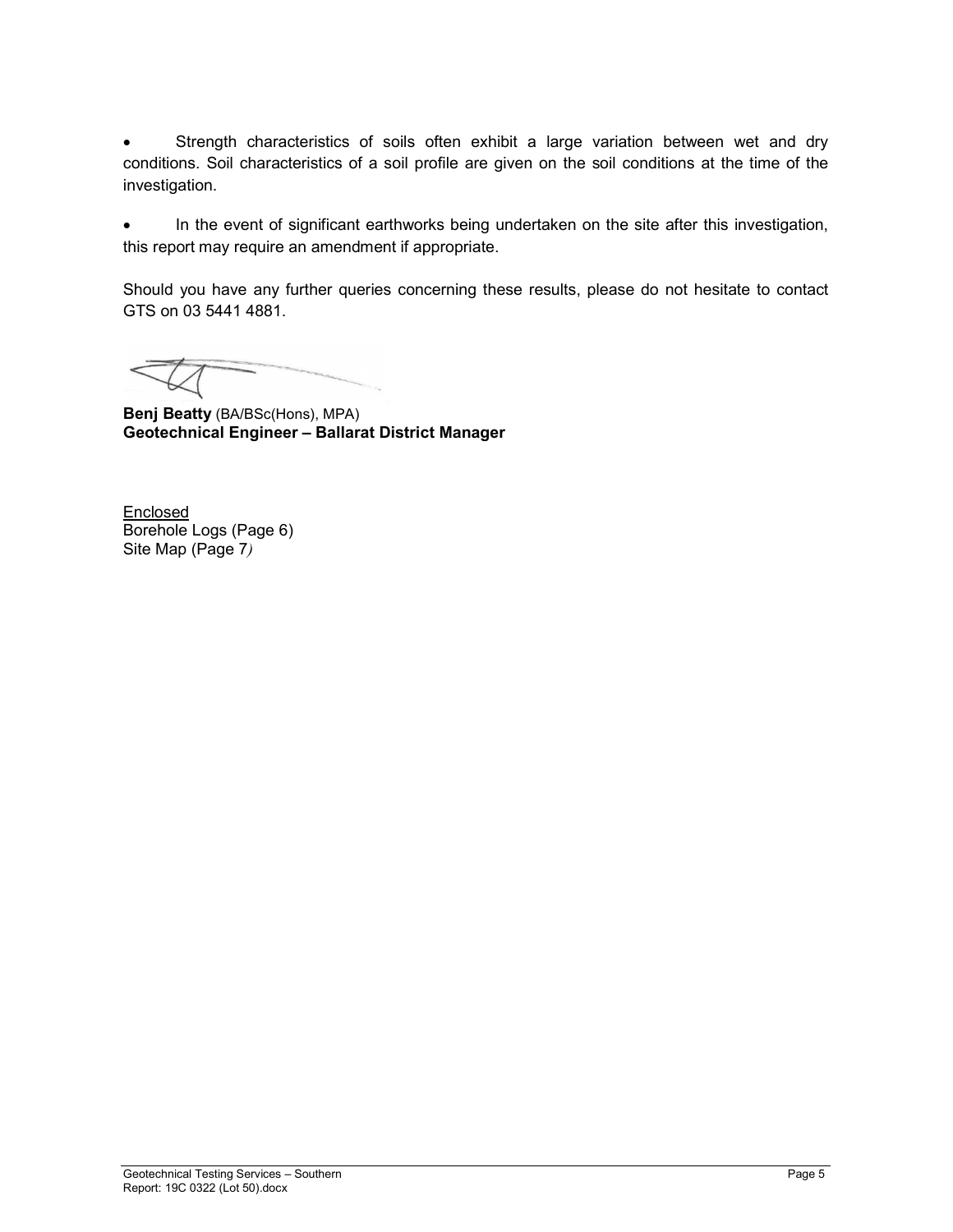

## Borehole Logs

| Client:  |                             | Borehole Log No.:      | $1 - 2$              |
|----------|-----------------------------|------------------------|----------------------|
|          | <b>McIvor Forest Estate</b> | Report Number:         | 19C 0322<br>(Lot 50) |
|          |                             | Date Drilled:          | 24/04/19             |
| Project: | Lot 50 Lanark Drive,        | Logged By:             | ТP                   |
|          | Junortoun                   | <b>Drilling Method</b> | AS                   |

| Profile<br>(mm): | Structure:<br>(see key)   | <b>Material Description:</b>             | Moisture<br>Description: | Cohesion<br>Density: | Plasticity:   | Testing /<br>Sampling: |
|------------------|---------------------------|------------------------------------------|--------------------------|----------------------|---------------|------------------------|
| $\mathbf{0}$     |                           | BH <sub>1</sub>                          |                          |                      |               |                        |
| To               | Controlled<br><b>FILL</b> | <b>Gravelly Sandy CLAY</b>               | D-M                      | <b>VSt</b>           | Low           |                        |
| 1200             |                           | Pale brown, brown                        |                          |                      |               |                        |
| To               | Soil                      | Silty CLAY                               | M                        | <b>VSt</b>           | <b>Medium</b> |                        |
| 1800             | Profile                   | Pale brown                               |                          |                      |               |                        |
| To               | Rock                      | <b>SILTSTONE</b>                         | D                        | M/Hard               |               |                        |
| 3000             |                           | Extremely weathered, pale brown,<br>grey |                          |                      |               |                        |
| $\Omega$         |                           | BH <sub>2</sub>                          |                          |                      |               |                        |
| To               | Controlled<br>FILL.       | <b>Gravelly Silty CLAY</b>               | D-M                      | <b>VSt</b>           | Low           |                        |
| 500              |                           | Pale brown, brown                        |                          |                      |               |                        |
| To               | Soil                      | <b>Silty CLAY</b>                        | М                        | <b>VSt</b>           | Medium        |                        |
| 1000             | Profile                   | Pale brown                               |                          |                      |               |                        |
| To               | Rock                      | <b>SILTSTONE</b>                         | D                        | S/Rock               | ۰             |                        |
| 1500             |                           | Extremely weathered, grey                |                          |                      |               |                        |

Key:

| Drilling Method:    | <b>Moisture Condition</b> | Cohesion:        | Density:          | Testing/Sampling:                    |
|---------------------|---------------------------|------------------|-------------------|--------------------------------------|
|                     |                           |                  |                   |                                      |
| AS - Auger Screwing | D - Dry                   | VS - Very Soft   | VL - Very Loose   | PP - Pocket Penetrometer             |
| HA - Hand Auger     | M - Moist                 | S - Soft         | L - Loose         | V - Hand Vane Sheer                  |
|                     | W - Wet                   | F - Firm         | MD - Medium Dense | DCP - Dynamic Cone Penetrometer      |
|                     |                           | ST - Stiff       | D - Dense         | SPT - Standard Penetration Test      |
|                     |                           | VST - Very Stiff | VD - Very Dense   | US - Undisturbed Sampling            |
|                     |                           | H - Hard         |                   | DS - Disturbed Sampling              |
|                     |                           | VH - Very hard   |                   | * See notes on borelog location page |